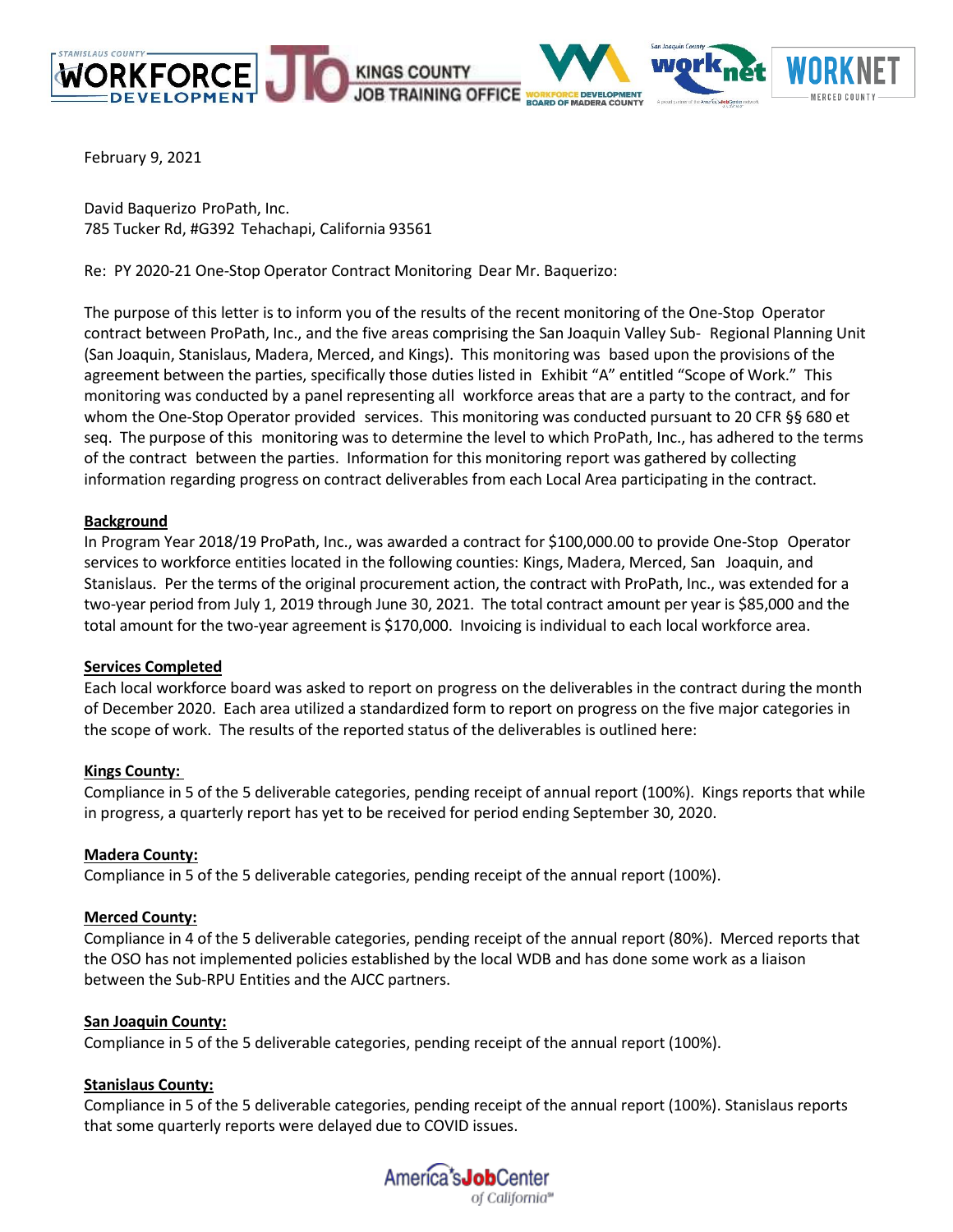ProPath, Inc., has provided the majority of the services required under the agreement, and is encouraged to work with local workforce board staff to remedy the pending and non-compliant deliverables in the contract term that remains. ProPath, Inc., has performed satisfactorily for this program year, to date.

Lance Lippincott **Date** Kings County Job Training Office

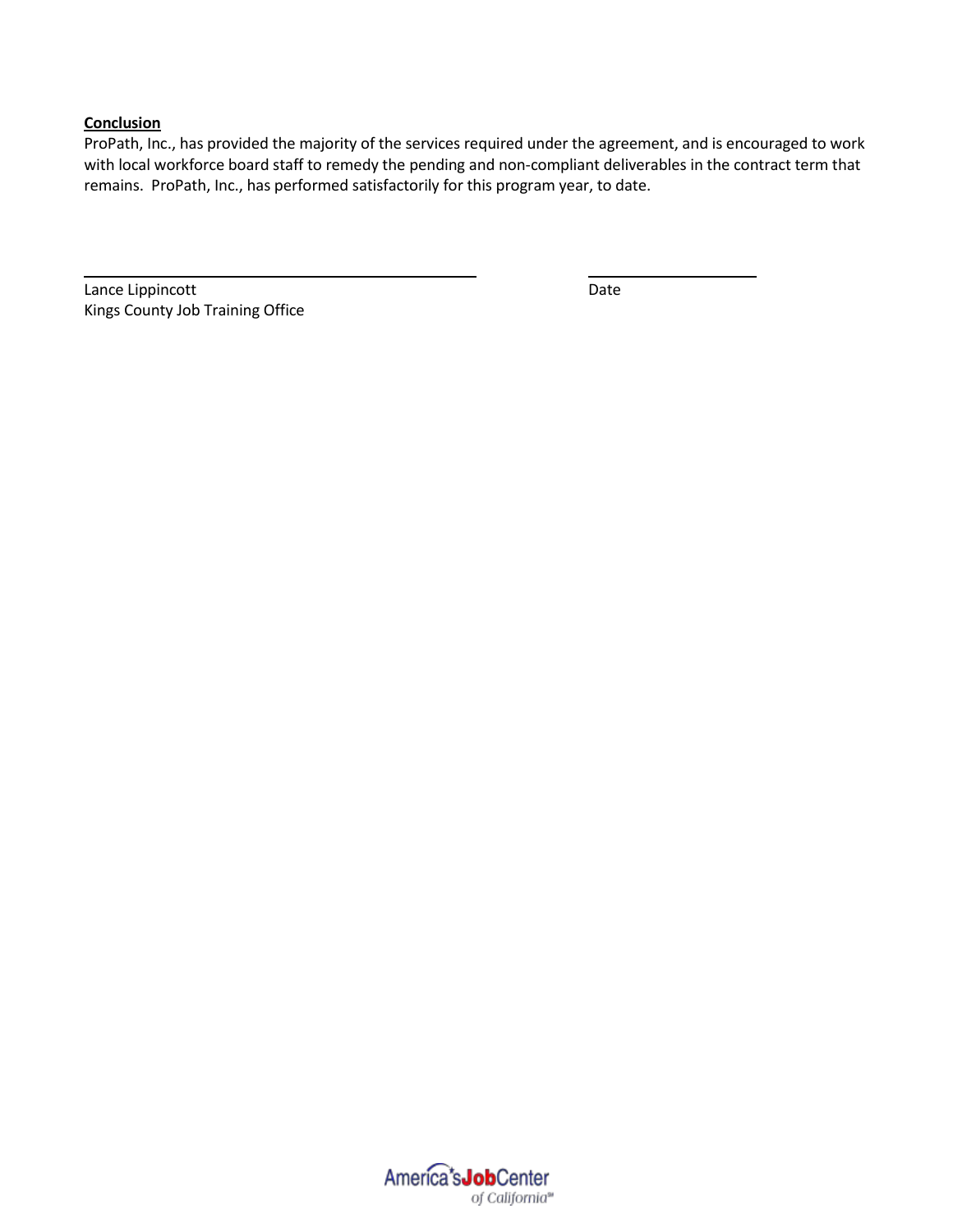ProPath, Inc., has provided the majority of the services required under the agreement, and is encouraged to work with local workforce board staff to remedy the pending and non-compliant deliverables in the contract term that remains. ProPath, Inc., has performed satisfactorily for this program year, to date.

Tracie Scott-Contreras Date Madera County Workforce Investment Corporation

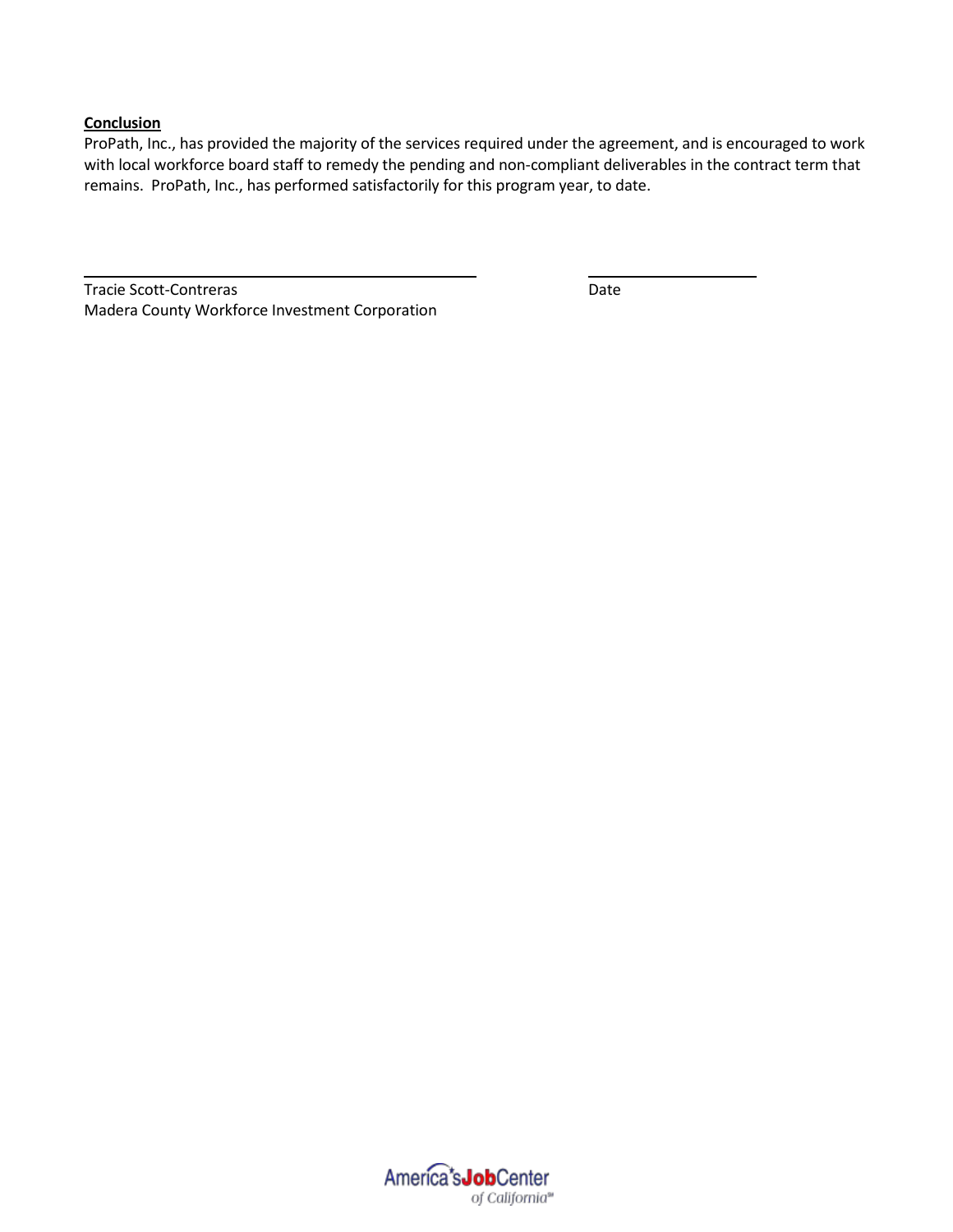ProPath, Inc., has provided the majority of the services required under the agreement, and is encouraged to work with local workforce board staff to remedy the pending and non-compliant deliverables in the contract term that remains. ProPath, Inc., has performed satisfactorily for this program year, to date.

Erick Serrato Date Worknet Merced County

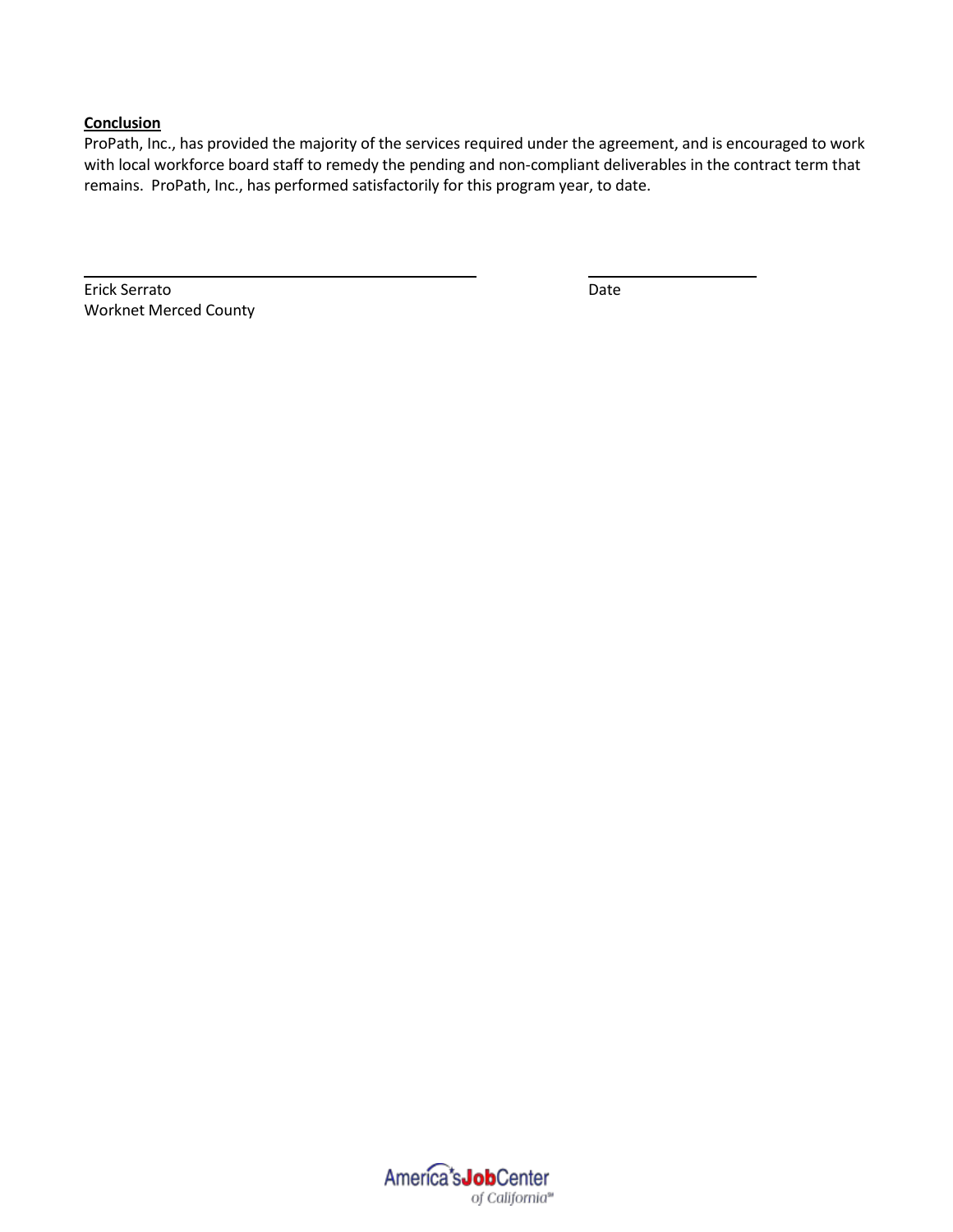ProPath, Inc., has provided the majority of the services required under the agreement, and is encouraged to work with local workforce board staff to remedy the pending and non-compliant deliverables in the contract term that remains. ProPath, Inc., has performed satisfactorily for this program year, to date.

John Solis Date San Joaquin County WorkNet